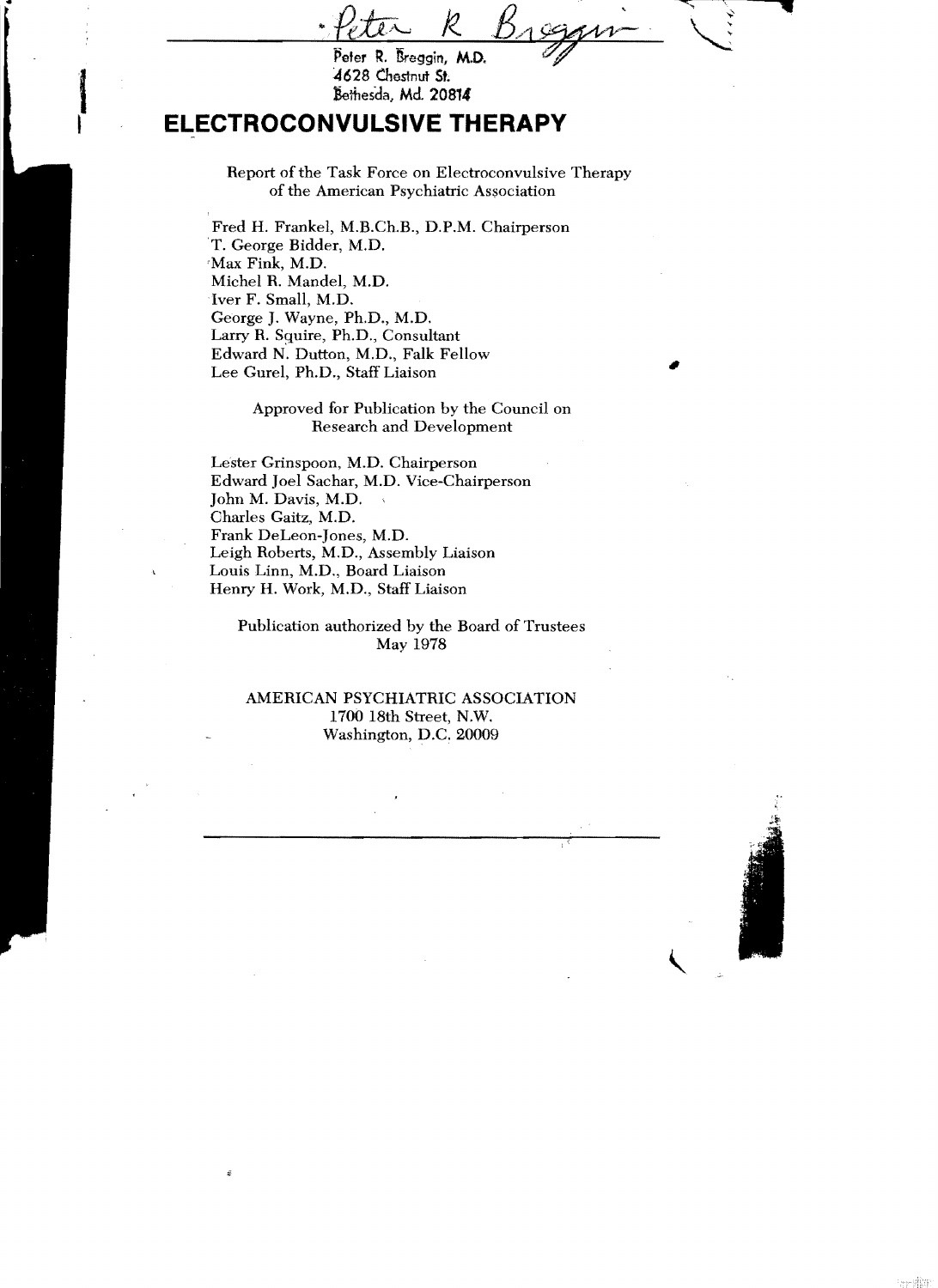## ELECTROCONVULSIVE THERAPY

"Granting that the question is a gross over-simplification, which ofthe following *best* characterizes your attitude toward the use of ECT"

|                                              | . Obtained response |
|----------------------------------------------|---------------------|
| 1. Totally opposed to its use                | 2%                  |
| 2. Generally opposed, but O.K. as a last re- |                     |
| sort in a few selected instances             | 22%                 |
| 3. No really strong feeling, but tend to be  |                     |
| more opposed than favorable                  | 8%                  |
| 4. Ambivalent; undecided                     | $1\%$               |
| 5. No really strong feeling, but tend to be  |                     |
| more favorable than opposed                  | $6\%$               |
| 6. Generally favorable for appropriate       |                     |
| patients                                     | 54%                 |
| 7. Decidedly favorable to its use            | 7%                  |

Thus, we see that 32% expressed some degree of opposition; one percent, ambivalence; and 67% some degree of favorable attitude.

Responses to more specific statements about ECT were distributed as follows (the difference to lOO% reflecting response of no opinion/ambivalent/undecided):

|                                                                                                                                                                         | $%$ Agree | % Disagree |
|-------------------------------------------------------------------------------------------------------------------------------------------------------------------------|-----------|------------|
| 1. There are many patients for<br>whom ECT, either alone or in<br>combination with other mea-<br>sures, is the safest, least expen-<br>sive, and most effective form of |           |            |
| treatment                                                                                                                                                               | 72%       | 20%        |
| 2. Any psychiatric institution<br>claiming to offer comprehensive<br>care should be equipped to pro-                                                                    |           |            |
| vide ECT                                                                                                                                                                | 83%       | 12%        |
| 3. ECT should be used only when                                                                                                                                         |           |            |
| all else has failed                                                                                                                                                     | 38%       | 57%        |
| 4. The introduction of antidepres-<br>sants and phenothiazines has                                                                                                      |           |            |
| made the use of ECT obsolete                                                                                                                                            | 7%        | 87%        |
| 5. The use of ECT should be dis-<br>continued or at least should be                                                                                                     |           |            |
| curtailed                                                                                                                                                               | 16%       | 75%        |
|                                                                                                                                                                         |           |            |